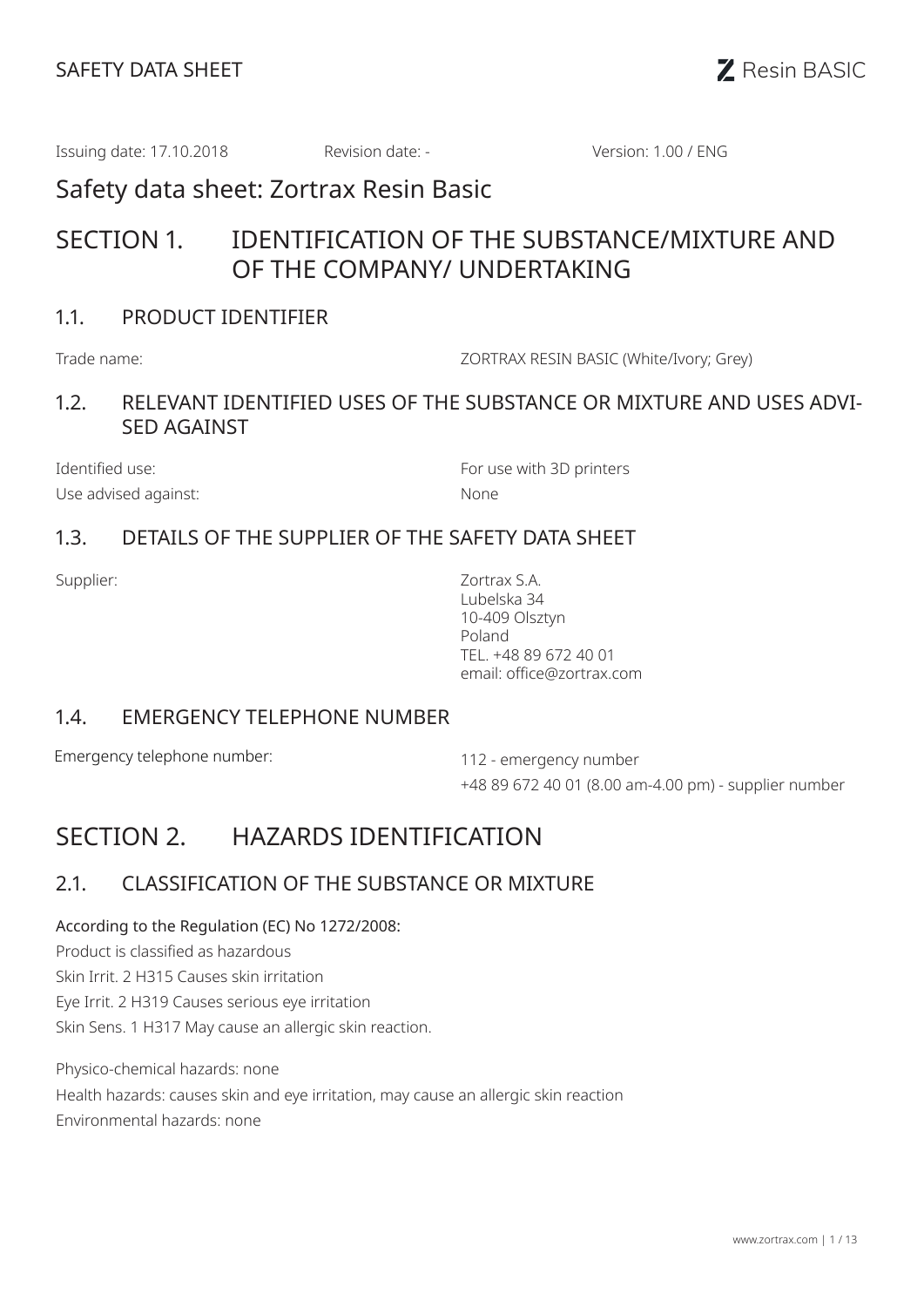# SAFETY DATA SHEET **Resin BASIC**

## 2.2. LABEL ELEMENTS

According to the Regulation (WE) 1272/2008: Pictograms:



Signal Word: DANGER

#### Hazard statements:

H315 Causes skin irritation. H319 Causes serious eye irritation. H317 May cause an allergic skin reaction.

#### Precautionary statement:

P101 If medical advice is needed, have product container or label at hand P102 Keep out of reach of children. P280 Wear protective gloves and eye protection P305+P351+P338 IF IN EYES: Rinse cautiously with water for several minutes. Remove contact lenses, if present and easy to do. Continue rinsing P333+P313 If skin irritation or rash occurs: Get medical advice/attention P501 Dispose of contents and containers to entities authorized to dispose of hazardous waste

#### Additional information:

Contains: Epoxy phenolic resin, Hexamethylene diacrylate

#### Labelling of packages < 125 ml:

#### Pictograms:



Signal Word: DANGER

Hazard statements: H317 May cause an allergic skin reaction.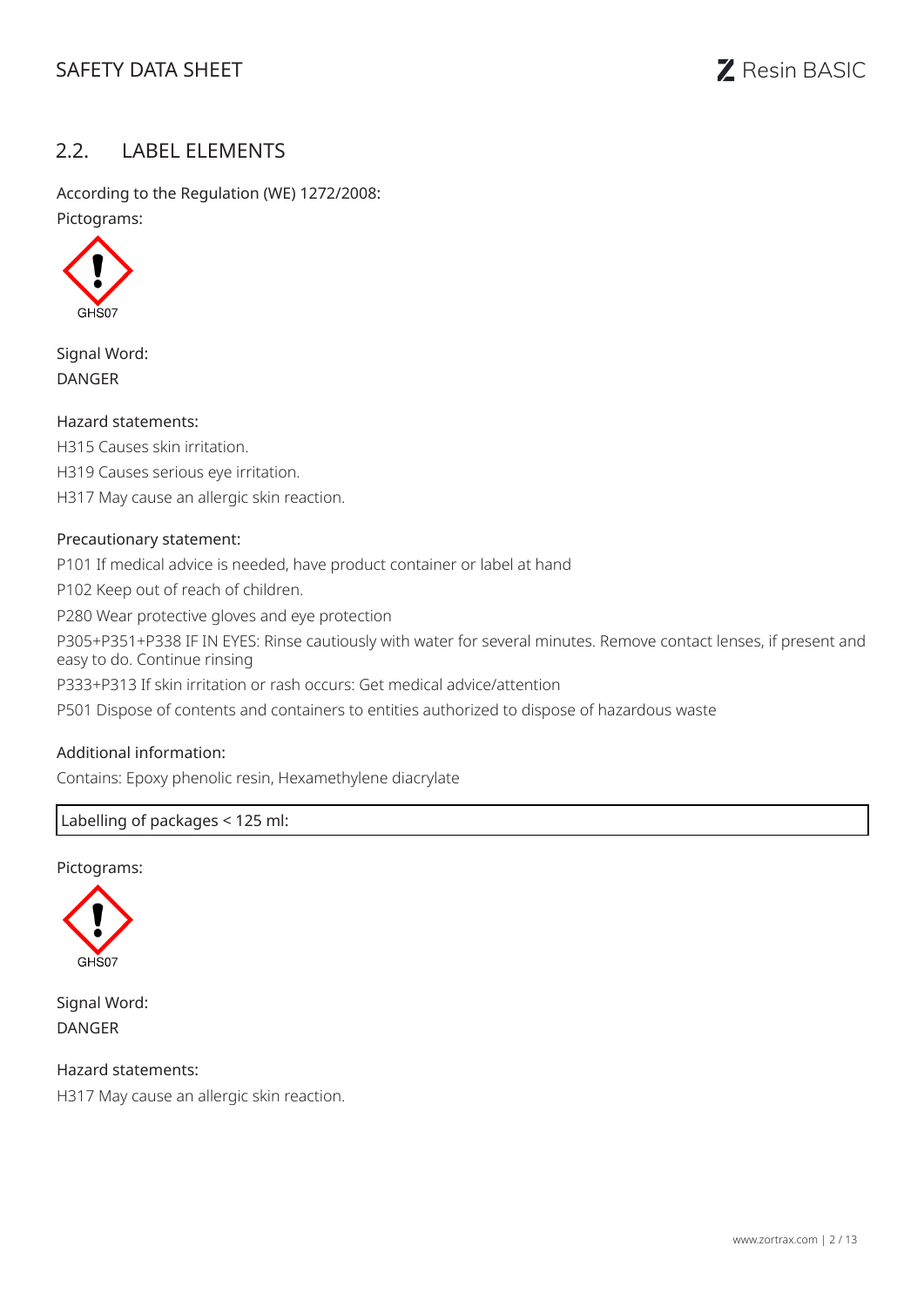# SAFETY DATA SHEET **SAFETY** DATA SHEET

#### Precautionary statement:

P101 If medical advice is needed, have product container or label at hand P102 Keep out of reach of children. P333+P313 If skin irritation or rash occurs: Get medical advice/attention P501 Dispose of contents and containers to entities authorized to dispose of hazardous waste

#### Additional information:

Contains: Epoxy phenolic resin, Hexamethylene diacrylate

### 2.3. OTHER HAZARDS

Product does not met PBT or vPvB criteria according to XIII of REACH regulation.

# SECTION 3. COMPOSITION/INFORMATION ON INGREDIENTS

## 3.1. SUBSTANCES

Not applicable

### 3.2. MIXTURES

Product is a mixture. It contains dangerous ingredients listed below and other non-hazardous ingredients or ingredients below the threshold values:

| Name                     | CAS                          | Content   | <b>CLP</b> classification |
|--------------------------|------------------------------|-----------|---------------------------|
|                          | EC                           | % w/w     |                           |
|                          | Index No                     |           |                           |
|                          | <b>REACH Registration No</b> |           |                           |
| Epoxy phenolic resin     | 61788-97-4                   | $40 - 50$ | Skin Irrit. 2, H315       |
|                          | 612-377-4                    |           | Eye Irrit. 2, H319        |
|                          | Not applicable               |           | Skin Sens. 1, H317        |
|                          | Not applicable**             |           |                           |
| Hexamethylene diacrylate | 13048-33-4                   | $20 - 40$ | Skin Irrit. 2, H315       |
|                          | 235-921-9                    |           | Eye Irrit. 2, H319        |
|                          | 607-109-00-8                 |           | Skin Sens. 1, H317        |
|                          | Not applicable**             |           |                           |

\* substance has established threshold limit values in several countries. Obligatory check relevant regulations regarding hazardous substances in work environment.

\*\* Substance is not subject to registration requirements due to not exceeding 1 tone/year tonnage band

Meaning of hazard categories and H phrases – See Section 16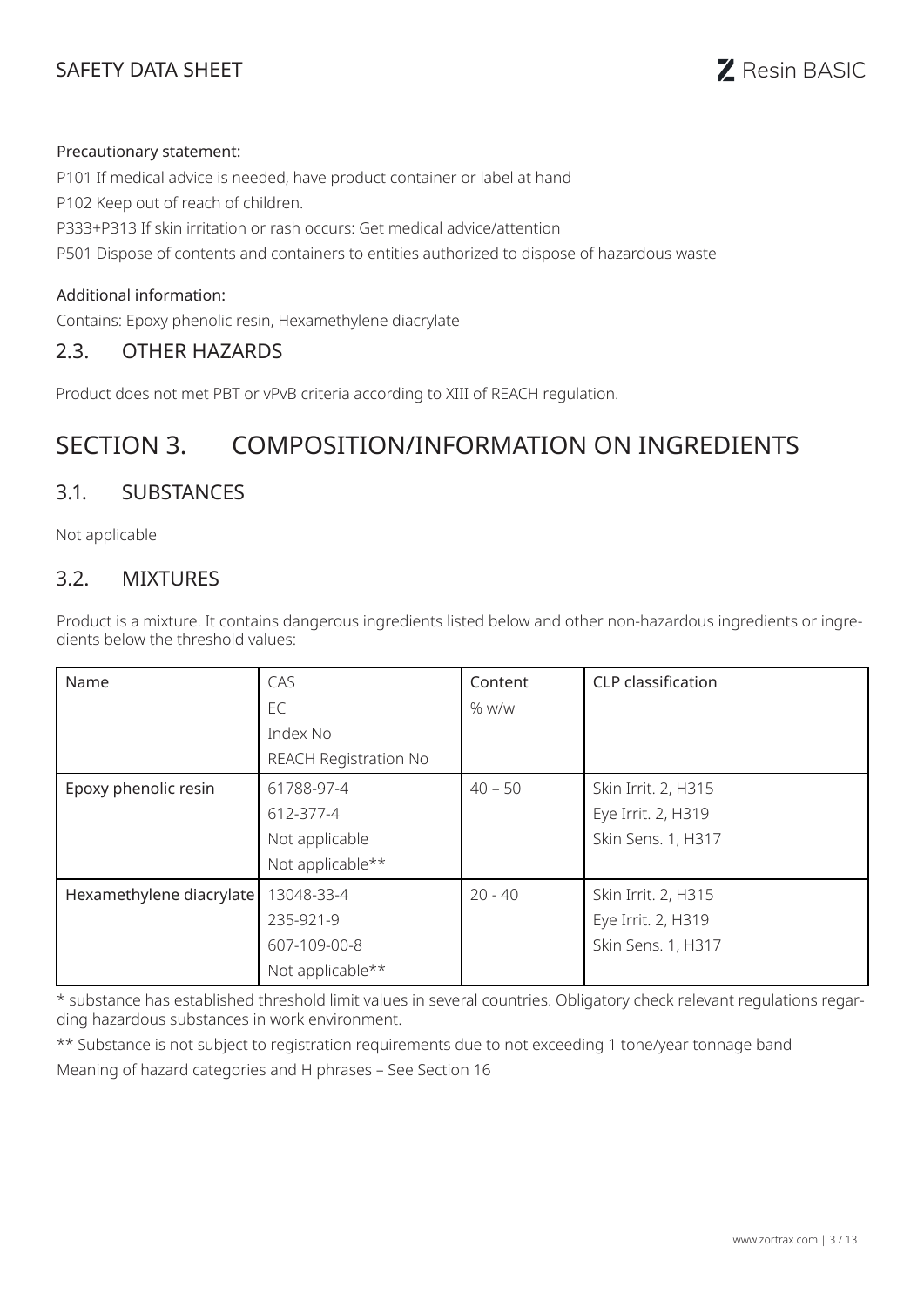# SECTION 4. FIRST AID MEASURES

## 4.1. DESCRIPTION OF FIRST AID MEASURES

| <b>General recommendations:</b>              | Stop the exposure to the product. In case of any adverse<br>effect call medical help immediately. Show SDS or label of<br>product. Inform medical personnel about first aid provi-<br>ded to the victim. Remove any contaminated clothing. |
|----------------------------------------------|--------------------------------------------------------------------------------------------------------------------------------------------------------------------------------------------------------------------------------------------|
| Protection of personnel providing first aid: | Do not take any action which may pose a risk to first-a-<br>ider unless adequately trained and aware of risks.                                                                                                                             |
| Contamination of the skin:                   | Wash skin with soap and water. Remove any contami-<br>nated clothing and shoes and clean before use. Seek<br>medical attention if irritation develops.                                                                                     |
| Contamination of the eyes:                   | Hold eye open and rinse continuously with a gentle stre-<br>am of clean running water for at least 15 minutes. Seek<br>medical attention if any irritation develops.                                                                       |
| Inhalation:                                  | Remove from source of exposure into fresh air. Seek me-<br>dical attention if any irritation develops.                                                                                                                                     |
| Ingestion:                                   | First aid is unlikely to be required but if necessary, rinse<br>mouth repeatedly with water, ensuring that the water is<br>not swallowed. Seek medical attention.                                                                          |

## 4.2. MOST IMPORTANT SYMPTOMS AND EFFECTS, BOTH ACUTE AND DELAYED

| Acute symptoms:     |                             |
|---------------------|-----------------------------|
| Eyes:               | redness, pain, lachrymation |
| Skin:               | irritation, rash            |
| Ingestion:          | no specific symptoms        |
| Inhalation:         | no data                     |
| Delayed symptoms    | no data                     |
| Effects of exposure | no data                     |

## 4.3. INDICATION OF ANY IMMEDIATE MEDICAL ATTENTION AND SPECIAL TREAT-MENT NEEDED

Notes to physician:  $\blacksquare$  No specific antidote, treat symptomatically.

# SECTION 5. FIREFIGHTING MEASURES

## 5.1. EXTINGUISHING MEDIA

Suitable extinguishing media: valued by the carbon dioxide or dry chemical for small fires; aqueous foam or water spray for large fires

Unsuitable extinguishing media: Not determined – consider compatibility with surrounding materials.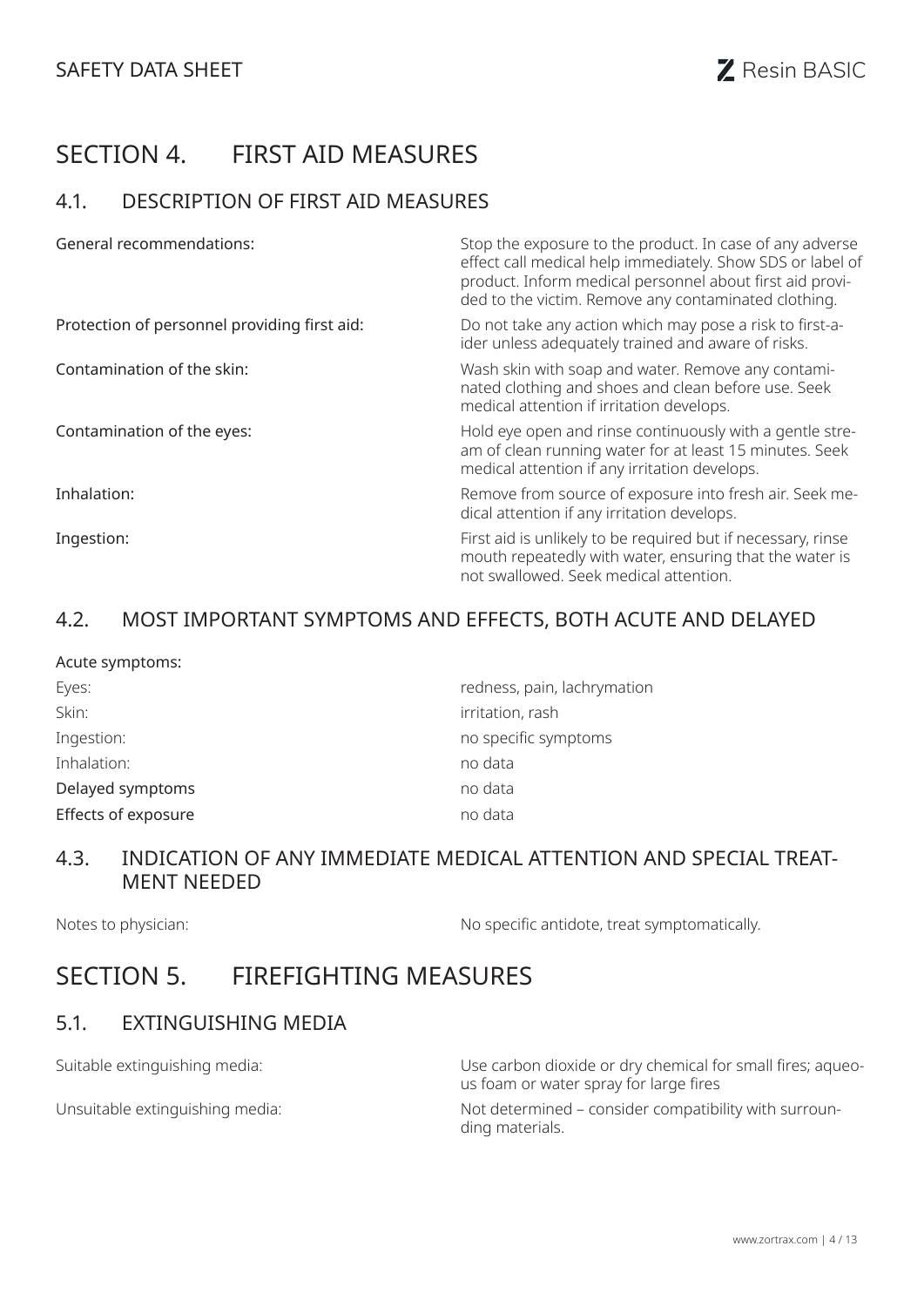## 5.2. SPECIAL HAZARDS ARISING FROM THE SUBSTANCE OR MIXTURE

Special hazards arising from the substance or mixture: Formation of toxic, irritating gases is possible from the decomposition of the methacrylate resins. This product is not hypergolic.

## 5.3. ADVICE FOR FIREFIGHTERS

Special protective equipment for firefighters: Wear full protective equipment (bunker gear) and a self- -contained breathing apparatus (SCBA).

General: Remove from the endangered area all unauthorized persons, not involved in extinguishing the fire, order evacuation if necessary. Remove stock of the product not covered with fire from risked area.

# SECTION 6. ACCIDENTAL RELEASE MEASURES

## 6.1. PERSONAL PRECAUTIONS, PROTECTIVE EQUIPMENT AND EMERGENCY PROCE-DURES

#### For non-emergency personnel:

Safety glasses with side shields, gloves and laboratory coat recommended.

#### For emergency responders:

No specific recommendations

## 6.2. ENVIRONMENTAL PRECAUTIONS

Avoid releases to the environment. Report releases as required by local and national authorities.

### 6.3. METHODS AND MATERIAL FOR CONTAINMENT AND CLEANING UP

Exposure to sunlight or artificial light will cause the resin to polymerize. Spread the paste to maximize the surface area. Once the material is hard, pick up and place into a container for disposal.

# 6.4. REFERENCE TO OTHER SECTIONS

Safe handling – SECTION 7 Personal protective equipment – SECTION 8 Waste disposal – SECTION 13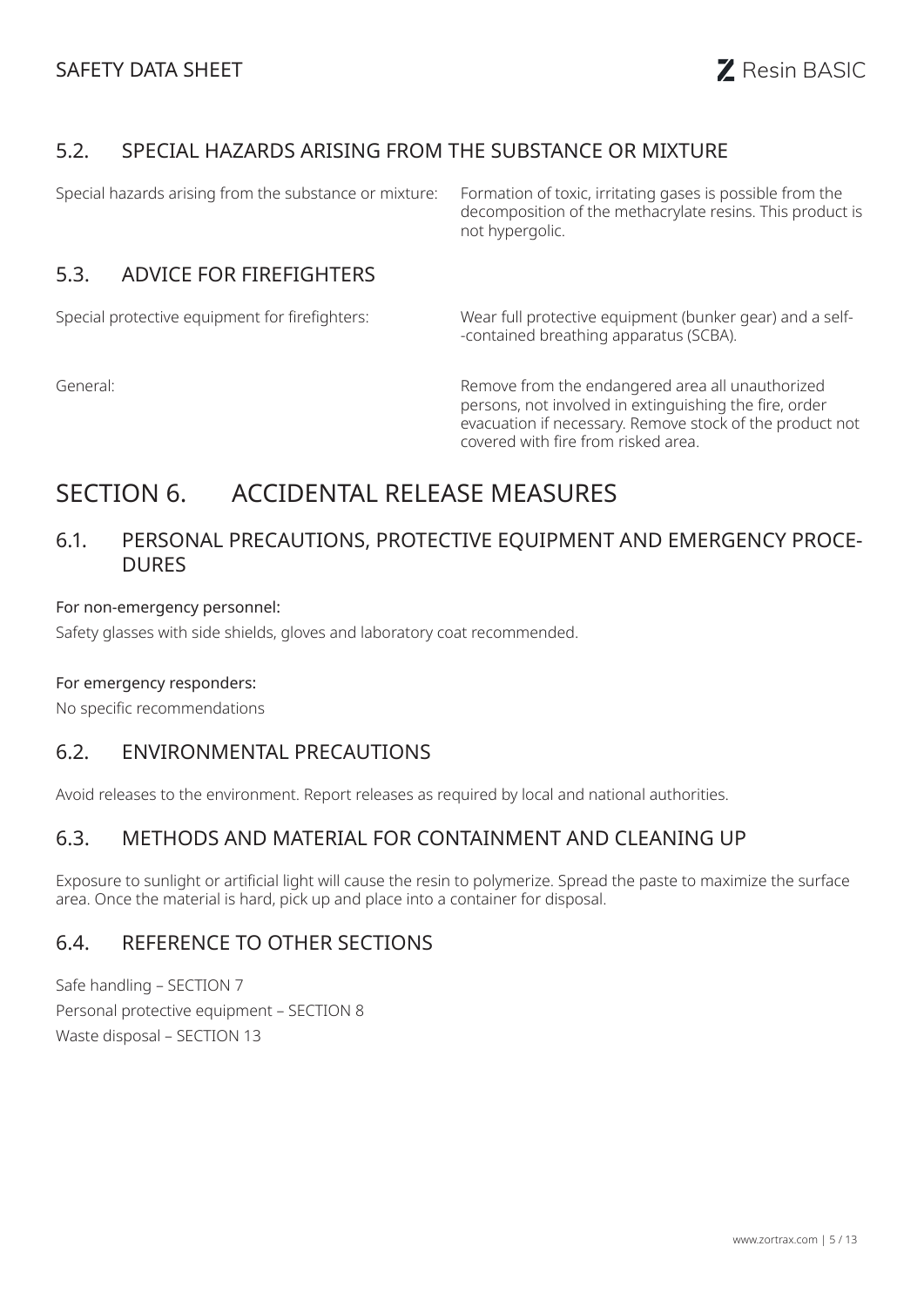# SECTION 7. HANDLING AND STORAGE

## 7.1. PRECAUTIONS FOR SAFE HANDLING

Avoid contact with the eyes, skin and clothing. Avoid breathing dust or fumes. Wear protective clothing and equipment as described in Section 8. Use with adequate ventilation. Wash thoroughly with soap and water after handling. Keep containers closed when not in use. Do not reuse containers. Empty containers retain product residue and can be hazardous. Follow all SDS precautions when handling empty containers.

#### Industrial hygiene:

- ensure good ventilation (overall and local exhausted ventilation)
- ensure place for eyes and skin rinsing
- wash hands with soap and water before eating, smoking and after work
- use general caution while working with chemical substances

# 7.2. CONDITIONS FOR SAFE STORAGE, INCLUDING ANY INCOMPATIBILITIES

Store in a tightly closed container in a cool (29 - 90° F / -1.7 - 32.2° C), well-ventilated location away from incompatible materials. Do not store near high temperatures, light or ignition sources. Do not store in an oxygen-free environment. Avoid freezing the material.

## 7.3. SPECIFIC END USE(S)

See SECTION 1.2. For professional use only.

# SECTION 8. EXPOSURE CONTROLS/PERSONAL PROTECTION

## 8.1. CONTROL PARAMETERS

Occupational Exposure Limit Value: Not applicable

DNELs (Derived No Effect Levels) available for mixture components: Hexamethylene diacrylate (CAS: 13048-33-4) Recommended monitoring procedures: not applicable

| Exposure          |                                  |       | <b>WORKERS</b>  |       | <b>GENERAL POPULATION</b>      |         |                 |        |
|-------------------|----------------------------------|-------|-----------------|-------|--------------------------------|---------|-----------------|--------|
| route             | <b>Systemic Effects</b>          |       | Local Effects   |       | <b>Systemic Effects</b>        |         | Local Effects   |        |
|                   | Long-term Acute                  |       | Long-term Acute |       | Long-term Acute                |         | Long-term Acute |        |
| <b>INHALATION</b> | 24.5 mg/<br>m <sup>3</sup>       | n. d. | n. d.           | n. d. | 7.2 mg/m <sup>3</sup> $\ln$ d. |         | In. d.          | In. d. |
| <b>DERMAL</b>     | $2.77 \text{ mg}$ /<br>kg bw/day | n. d. | n. d.           | n. d. | $1.66$ mg/<br>kg bw/day        | l n. d. | In. d.          | In. d. |
| ORAL              | n. d.                            | n. d. | n. d.           | n. d. | $2.1 \text{ mg/kg}$<br>bw/day  | n. d.   | In. d.          | In. d. |
| EYE               | n. d.                            | n. d. | n. d.           | n. d. | n. d.                          | n. d.   | In. d.          | In. d. |

n. i. r. – no identified risks

n. d. – no data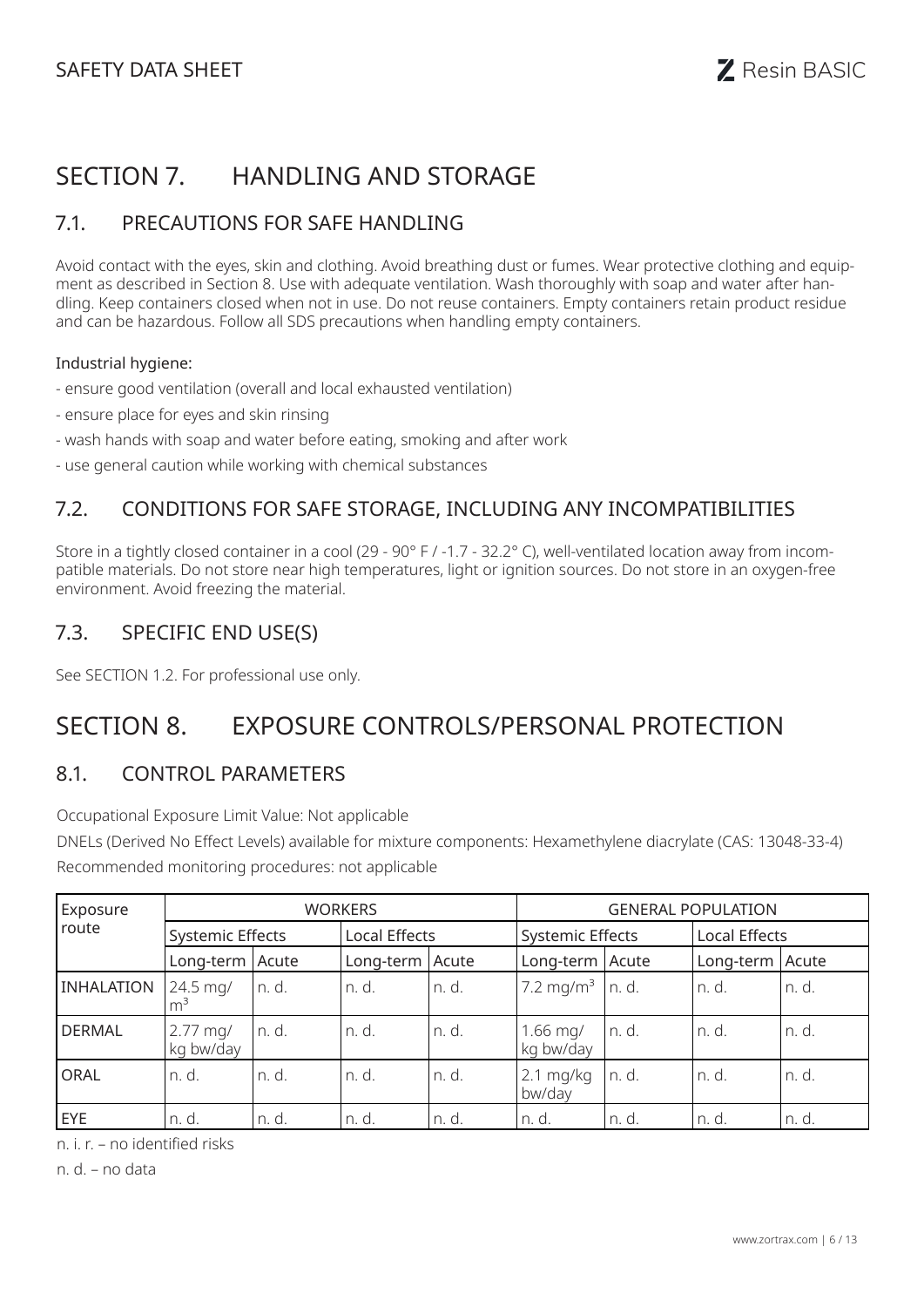## 8.2. EXPOSURE CONTROLS

#### Technical exposure controls:

Mechanical general ventilation is sufficient for work at ambient temperatures. Additional local ventilation might be required when product vapours reache safe limits.

#### Personal protection measures

The need of use and selection of appropriate personal protective equipment should depend on type of threat posed by the product, workplace conditions and handling of the product. Use protective equipment from reputable manufacturers.

#### Respiratory protection

None should be needed in normal use. If this material is handled at elevated temperature or under mist forming conditions, approved respiratory protection equipment should be used. Selection and use of respiratory equipment must be in accordance with applicable regulations and good industrial hygiene practice.

#### Hand protection

Use protective gloves: nitrile rubber > 0.5 mm (suitable gloves tested to EN374). Replace gloves immediately when torn or any change in appearance (dimension, colour, flexibility, etc) is noticed

#### Eye protection

Shielded protective glasses

#### Skin protection

Protective clothing

#### Protective equipment standards:

EN 140:2001 Respiratory protective devices - Half masks and quarter masks - Requirements, testing, marking

EN 143:2004 Respiratory protective devices - Particle filters - Requirements, testing, marking

EN 149+A1:2010 Respiratory protective devices - Filtering half masks to protect against particles Requirements, testing, marking

EN 14387+A1:2010 Respiratory protective devices - Gas filter(s) and combined filter(s) Requirements, testing, marking

EN 374-1:2005 Protective gloves against dangerous chemicals and micro-organisms Part 1: Terminology and performance requirements for chemical risks

EN 374-2:2005 Protective gloves against chemicals and micro-organisms Part 2: Determination of resistance to penetration

EN 374-3:2005 Protective gloves against chemicals and micro-organisms Part 3: Determination of resistance to permeation by chemicals

EN 166:2005 Personal eye protection. Specifications

EN 14605+A1:2010 Protective clothing against liquid chemicals. Performance requirements for clothing with liquid- -tight (Type 3) or spray-tight (Type 4) connections, including items providing protection to parts of the body only (Types PB [3] and PB [4])

EN 20344:2012 Personal protective equipment. Test methods for footwear

#### Environmental exposure controls:

Do not allow to enter large amounts of product into ground water, sewage, waste water or soil.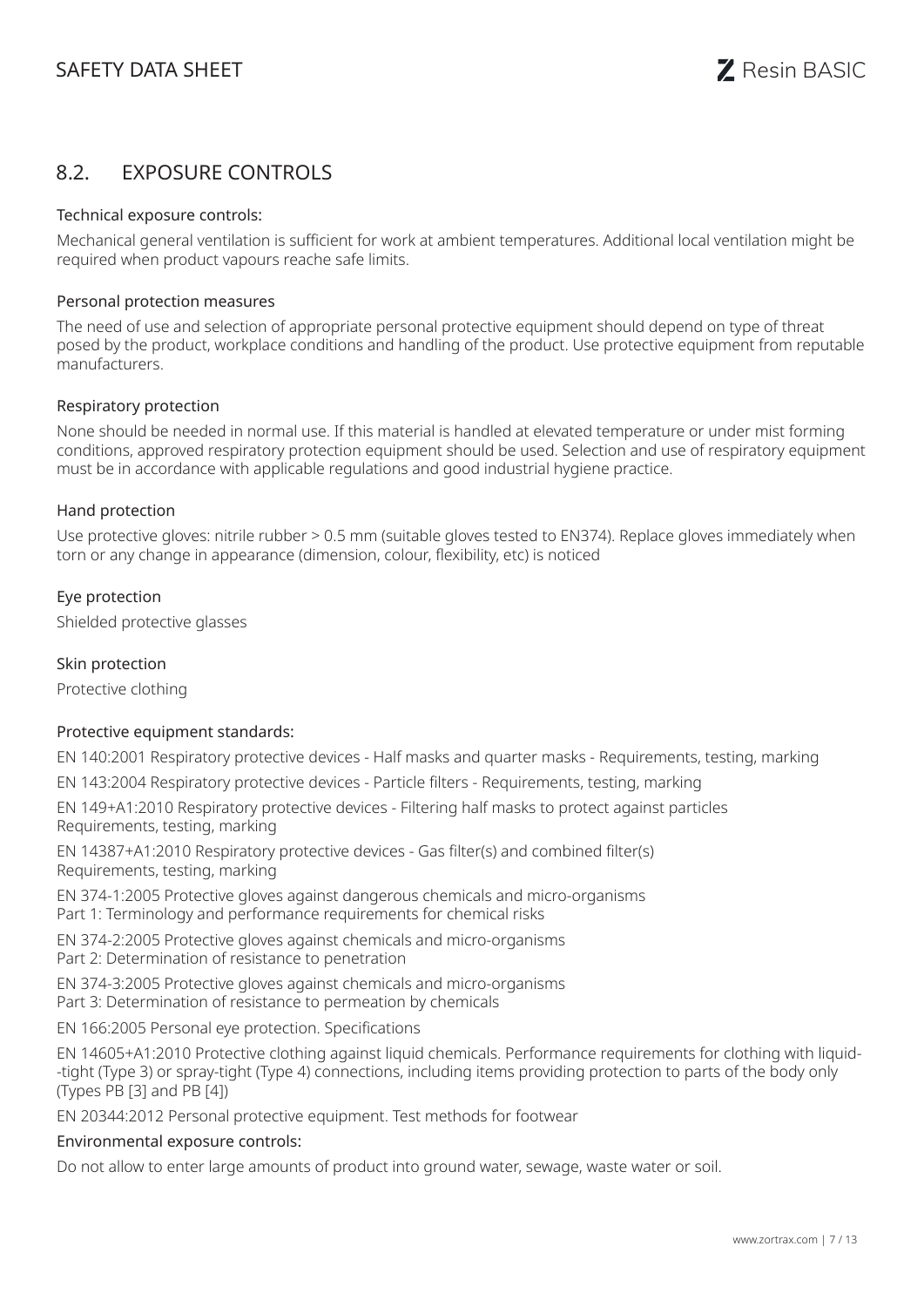#### PNECs (Predicted No Effect Concentrations) for mixture components:

Hexamethylene diacrylate (CAS: 13048-33-4)

| Environment compartment              | <b>PNEC</b>            |
|--------------------------------------|------------------------|
| Freshwater                           | $1.5 \mu g/L$          |
| Intermittent releases (freshwater)   | n. d.                  |
| Marine water                         | 150 ng/L               |
| Intermittent releases (marine water) | n. d.                  |
| Sewage treatment plant               | $2.7$ mg/L             |
| Sediment (freshwater)                | 24.3 µg/kg sediment dw |
| Sediment (marine water)              | 2.43 µg/kg sediment dw |
| Air                                  | n. d.                  |
| Soil                                 | 3.97 µg/kg soil dw     |
| <b>Hazard for Predators</b>          | n. d.                  |

n. d. – no data

# SECTION 9. PHYSICAL AND CHEMICAL PROPERTIES

# 9.1. INFORMATION ON BASIC PHYSICAL AND CHEMICAL PROPERTIES

| Appearance:                                   |                                |
|-----------------------------------------------|--------------------------------|
| Physical state:                               | Liquid                         |
| Color:                                        | White/Ivory, Grey              |
| Odor:                                         | Ester-like odour               |
| Odor threshold:                               | Not applicable                 |
| pH:                                           | No data                        |
| Melting point/freezing point:                 | No data                        |
| Initial boiling point and boiling range:      | No data                        |
| Flash point:                                  | $>$ 380 $^{\circ}$ C           |
| Evaporation rate:                             | No data                        |
| Flammability:                                 | Not applicable                 |
| Upper/lower flammability or explosive limits: | No data                        |
| Vapor pressure:                               | No data                        |
| Vapor density:                                | No data                        |
| Relative density:                             | 1.10 - 1.125 at 25° C          |
| Solubility:                                   | Nearly insoluble in water.     |
| Partition coefficient: n-octanol/water:       | Not applicable                 |
| Auto-ignition temperature:                    | Product does not self-ignite   |
| Decomposition temperature:                    | No data                        |
| Viscosity:                                    | 150 - 400 cps (25°C)           |
| Explosive properties:                         | None, no explosive ingredients |
|                                               |                                |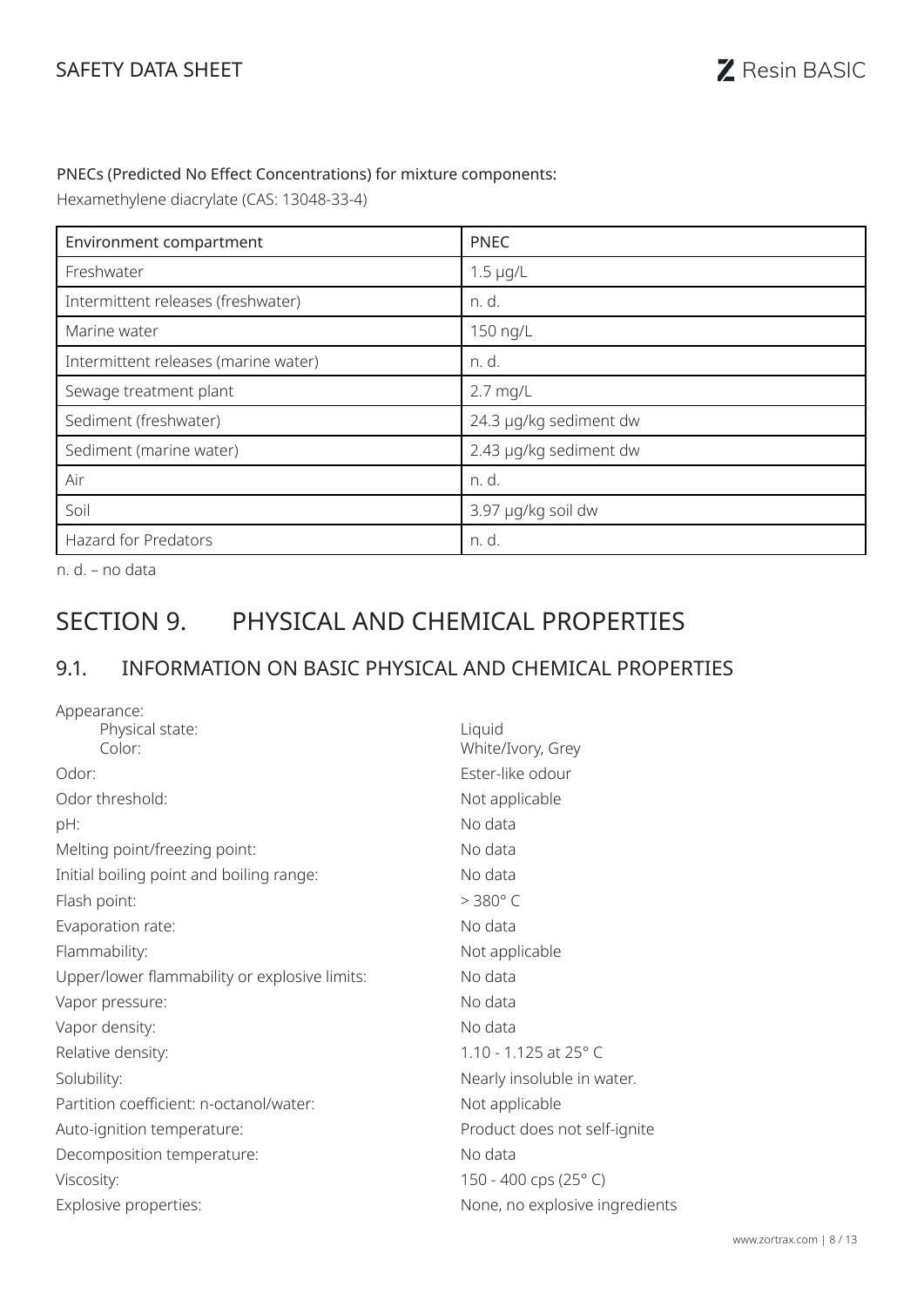Oxidizing properties: None, no oxidizing ingredients

# 9.2. OTHER INFORMATION

Ignition Temperature:  $> 450^{\circ}$  C

# SECTION 10. STABILITY AND REACTIVITY

## 10.1. REACTIVITY

None known.

## 10.2. CHEMICAL STABILITY

Stable if handled and stored as directed.

## 10.3. POSSIBILITY OF HAZARDOUS REACTIONS

Heat, light, sources of contamination or inhibitor depletion may cause spontaneous polymerization generating heat and pressure. Closed containers may rupture or explode during runaway polymerization.

## 10.4. CONDITIONS TO AVOID

Avoid heat, light and sources of contamination.

### 10.5. INCOMPATIBLE MATERIALS

Reducing and oxidizing agents, peroxides and amines.

## 10.6. HAZARDOUS DECOMPOSITION PRODUCTS

Thermal decomposition may release pungent smoke or fumes, carbon and nitrogen oxides.

# SECTION 11. TOXICOLOGICAL INFORMATION

## 11.1. INFORMATION ON TOXICOLOGICAL EFFECTS

Product was not tested for toxicological properties. Hazard classification was derived by calculation methods according to regulation 1272/2008 based on hazardous ingredients content.

Acute toxicity:

| Oral   | product does not meet criteria for classification,<br>ATE $mix$ > 2000 mg/kg       |
|--------|------------------------------------------------------------------------------------|
| Dermal | product does not meet criteria for classification,<br>ATE $mix$ > 2000 mg/kg       |
|        | Inhalation product does not meet criteria for classification,<br>$ATEmix > 5$ mg/l |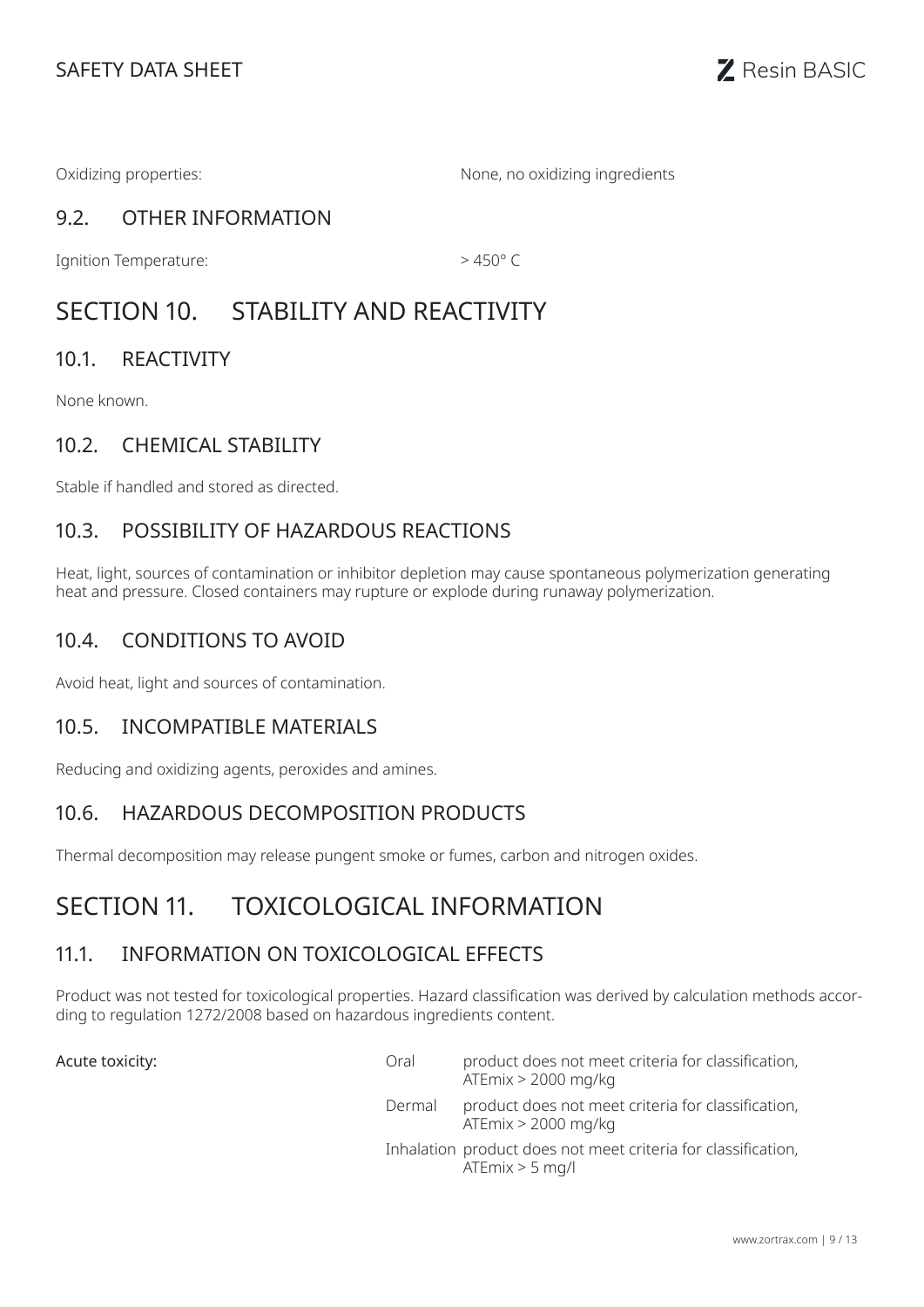# SAFETY DATA SHEET **SAFETY DATA SHEET**

| Skin corrosion/irritation:         | Product classified as causing skin irritation                                 |
|------------------------------------|-------------------------------------------------------------------------------|
| Serious eye damage/irritation:     | Product classified as causing serious eye damage.                             |
| Respiratory or skin sensitization: | Product may cause an allergic skin reaction.                                  |
| Germ cell mutagenicity:            | Product does not contain any compounds with germ cell<br>mutagenicity hazard. |
| Carcinogenicity:                   | Product does not contain any compounds with carcino-<br>genic hazard          |
| Reproductive toxicity:             | Product does not contain any compounds with reprotoxic<br>hazard              |
| STOT-single exposure:              | Product does not meet criteria for classification                             |
| STOT-repeated exposure:            | Product does not meet criteria for classification                             |
| Aspiration hazard:                 | Product does not meet criteria for classification                             |
| Potential health hazards:          |                                                                               |
| Ingestion:                         | no data                                                                       |
| Inhalation:                        | no data                                                                       |
| Skin:                              | skin irritation and sensitization                                             |
| Eyes:                              | eye irritation                                                                |

Available toxicological data for components of the product No data

# SECTION 12. FCOLOGICAL INFORMATION

## 12.1. TOXICITY

Product was not tested for environment hazards. Hazard classification was derived by calculation methods according to regulation 1272/2008 based on hazardous ingredients content. Product does not meet criteria for classification.

### 12.2. PERSISTENCE AND DEGRADABILITY

No information available.

## 12.3. BIOACCUMULATIVE POTENTIAL

No information available.

### 12.4. MOBILITY IN SOIL

No information available.

### 12.5. RESULTS OF PBT AND VPVB ASSESSMENT

Not applicable.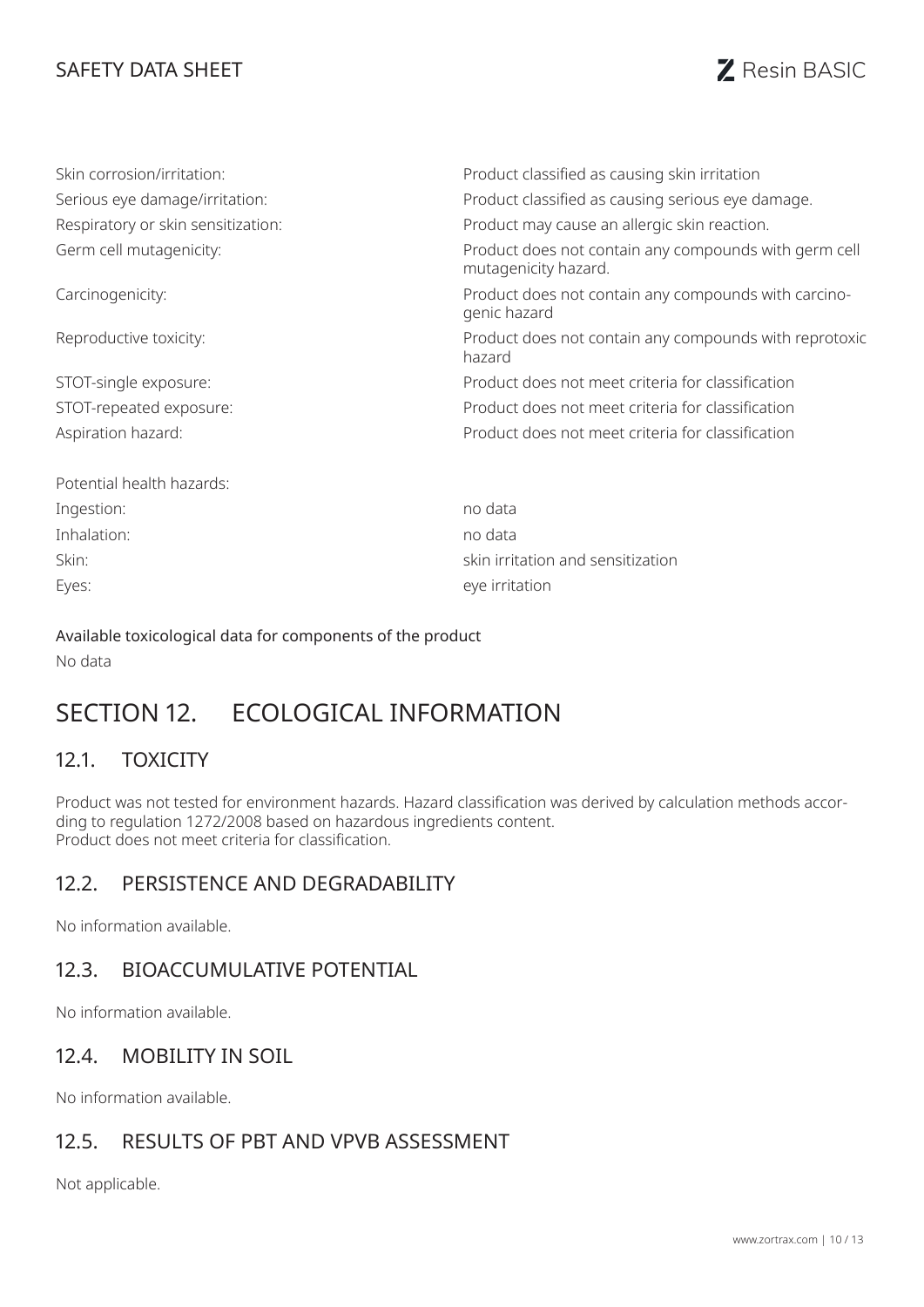## 12.6. OTHER ADVERSE EFFECTS

No information available.

#### Available ecotoxicological data for components of the product:

No data

# SECTION 13. DISPOSAL CONSIDERATIONS

## 13.1. WASTE TREATMENT METHODS

Avoid product waste. Residues of the product should be treated as hazardous waste. The level of hazardousness of waste containing this product should be assessed in accordance with applicable regulations. Disposal should be made through a company authorized to dispose of hazardous waste, in accordance with national and local regulations. Do not remove to sewage, water, soil.

#### European Waste Catalogue:

HP 4 Irritant

HP 13 Sensitizing

#### Disposing of the packaging:

Contaminated packaging is a dangerous packaging waste. It should be recovered or disposed of in accordance with national regulations on packaging waste management.

# SECTION 14. TRANSPORT INFORMATION

Transport classification concerns only the ink inside the marker when transported in bulk. Marker itself, as a ready to use article does not fall under hazardous goods transport regulations.

### 14.1. UN NUMBER

DOT, ADR, IMDG, IATA – not applicable

### 14.2. UN PROPER SHIPPING NAME

DOT, ADR, IMDG, IATA – not applicable

### 14.3. TRANSPORT HAZARD CLASS(ES)

DOT, ADR, IMDG, IATA – not applicable

### 14.4. PACKING GROUP

DOT, ADR, IMDG, IATA – not applicable

### 14.5. ENVIRONMENTAL HAZARDS

DOT, ADR, IMDG, IATA – not applicable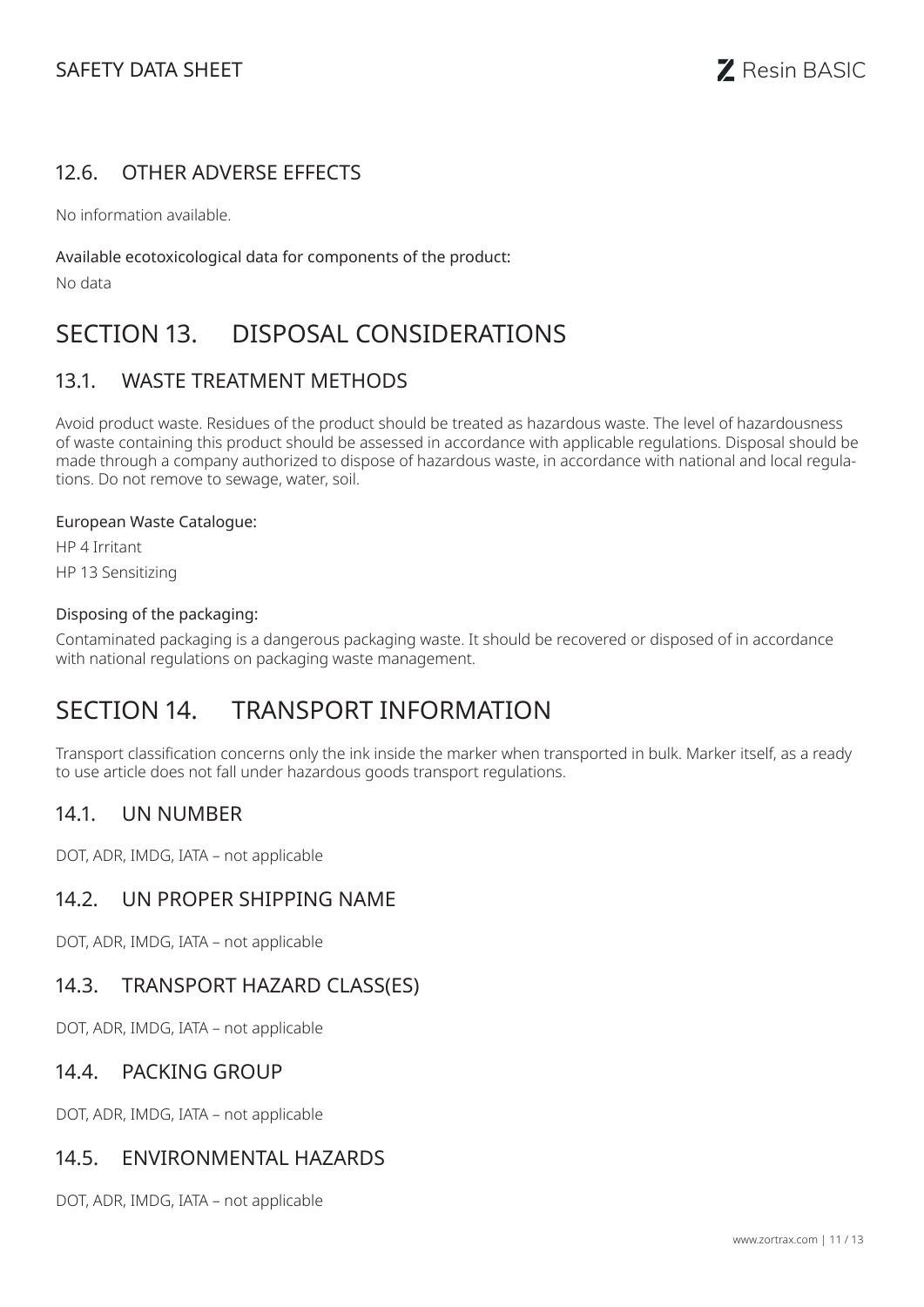## 14.6. SPECIAL PRECAUTIONS FOR USER

DOT, ADR, IMDG, IATA – not applicable

## 14.7. TRANSPORT IN BULK ACCORDING TO ANNEX II OF MARPOL AND THE IBC **CODE**

Not applicable

# SECTION 15. REGULATORY INFORMATION

### 15.1. SAFETY, HEALTH AND ENVIRONMENTAL REGULATIONS/LEGISLATION SPECIFIC FOR THE SUBSTANCE OR MIXTURE

- Regulation (EC) No 1907/2006 of the European Parliament and of the Council from 18.12.2006 concerning the Registration, Evaluation, Authorization and Restriction of Chemicals (REACH),

- Regulation (EC) No 1272/2008 of the European Parliament and of the Council of 16 December 2008 on classification, labelling and packaging of substances and mixtures, amending and repealing Directives 67/548/EEC and 1999/45/EC, and amending Regulation (EC) No 1907/2006,

- Commission Regulation (EU) 2015/830 of 28 May 2015 amending Regulation (EC) No 1907/2006 of the European Parliament and the Council concerning the Registration, Evaluation, Authorisation and Restriction of Chemicals (REACH),

- European agreement concerning international road transport of dangerous products (ADR),

- DIRECTIVE 2012/18/EU OF THE EUROPEAN PARLIAMENT AND OF THE COUNCIL

of 4 July 2012 on the control of major-accident hazards involving dangerous substances, amending and subsequently repealing Council Directive 96/82/EC.

## 15.2. CHEMICAL SAFETY ASSESSMENT

Chemical safety assessment was not conducted for the product

# SECTION 16. OTHER INFORMATION

#### Explanation of abbreviations and acronyms used in the MSDS:

Skin Irrit. 2 H315 Causes skin irritation

Eye Irrit. 2 H319 Causes serious eye irritation

Skin Sens. 1 H317 May cause an allergic skin reaction.

CAS – Chemical Abstracts Service

EC – number assigned to chemical substance in European Inventory of Existing Chemical Substances or European List of Notified Chemical Substances or in No Longer Polymers list.

ATEmix – estimated acute toxicity of a mixture

DNEL – derived no effect level

PNEC – predicted no effect concentration

PBT – persistence, bioaccumulation, toxicity

vPvB – very persistent, very bioaccumulative